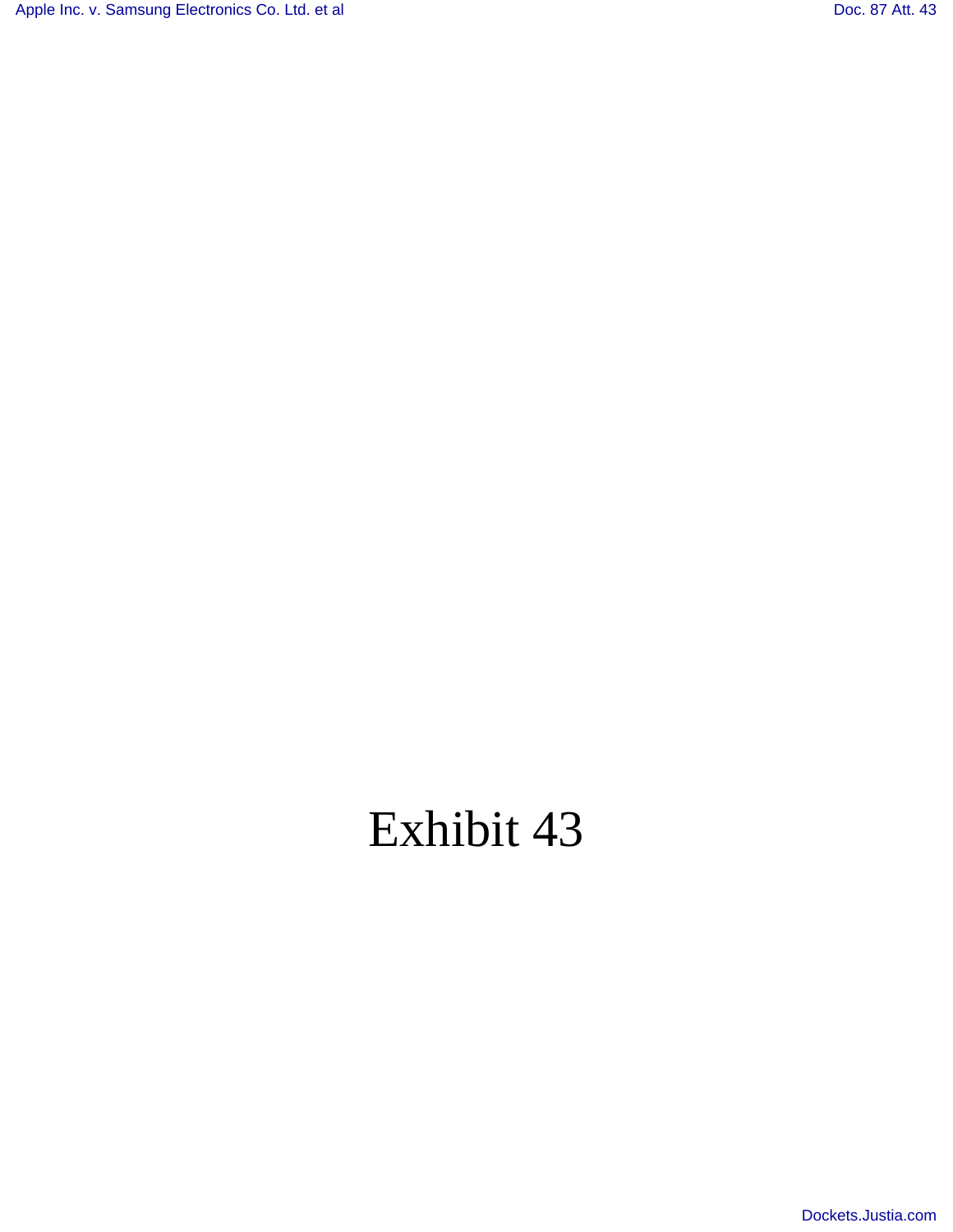# **IN THE UNITED STATES DISTRICT COURT FOR THE DISTRICT OF DELAWARE**

| APPLE INC.,                                                                          |                                 |
|--------------------------------------------------------------------------------------|---------------------------------|
| Plaintiff,                                                                           |                                 |
| VS.                                                                                  | CA No.                          |
| High Tech Computer Corp., a/k/a HTC Corp.,<br>HTC (B.V.I.) Corp., HTC America, Inc., | <b>JURY TRIAL DEMANI</b><br>DED |
| Exedea, Inc.,<br>Defendants.                                                         |                                 |
|                                                                                      |                                 |
|                                                                                      |                                 |

# **COMPLAINT FOR PATENT INFRINGEMENT**

Plaintiff Apple Inc. ("Apple"), for its Complaint against High Tech Computer Corp., a/k/a/ HTC Corp. ("HTC Corp."), HTC (B.V.I.) Corp. ("HTC BVI"), HTC America, Inc. ("HTC America"), and Exedea, Inc. ("Exedea") (collectively, "Defendants"), hereby alleges as follows:

# **The Parties**

1. Plaintiff Apple is a corporation organized under the laws of the state of California with its principal place of business at 1 Infinite Loop, Cupertino, California 95014. Apple is a leading designer and manufacturer of innovative computer technologies, including personal computers, mobile communications devices, portable digital music and video players, and related software.

2. Upon information and belief, Defendant HTC Corp. is a corporation organized and existing under the laws of Taiwan with its principal place of business at 23 Xinghau Road, Taoyuan 330, Taiwan, Republic of China. Upon information and belief, Defendant HTC Corp.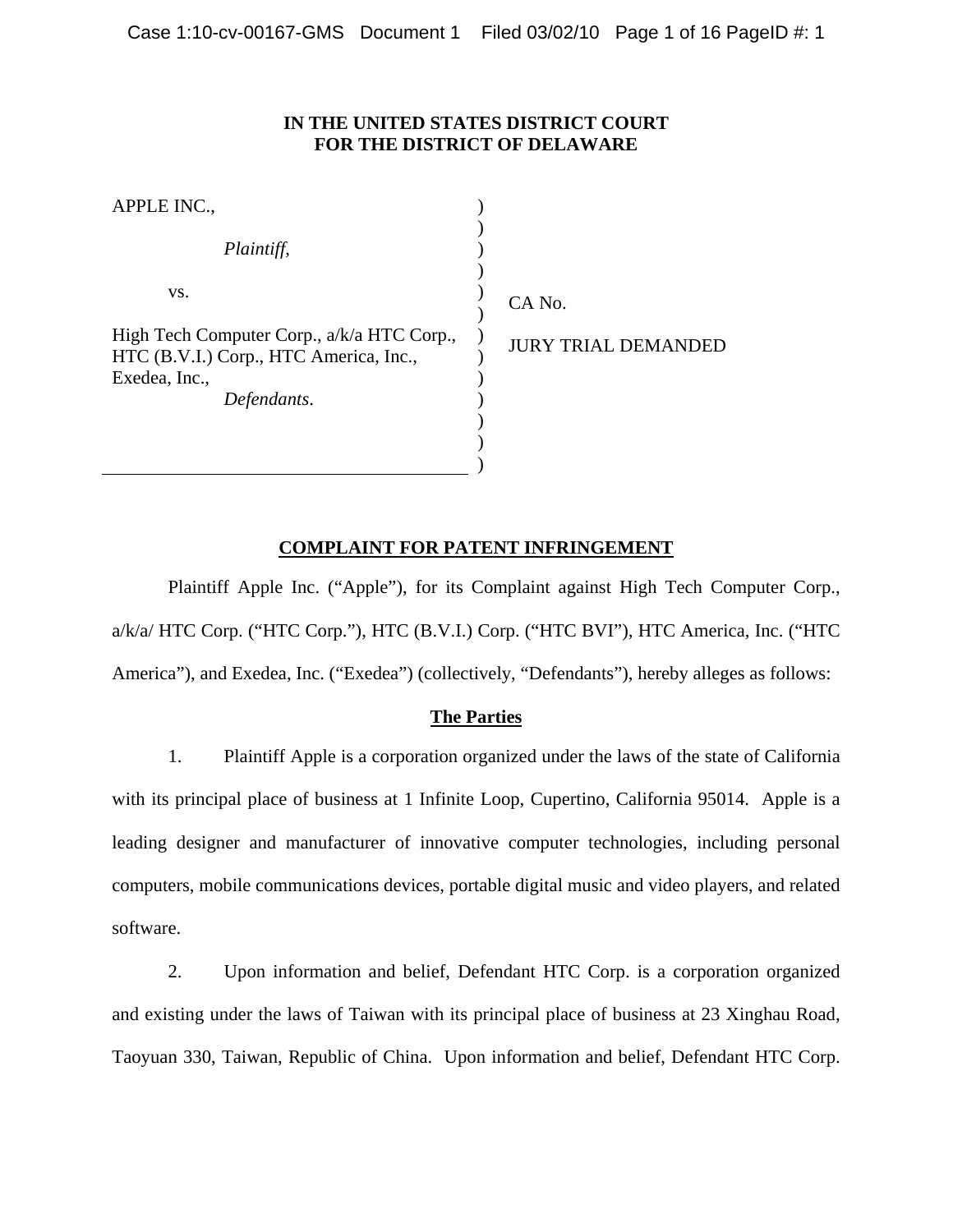#### Case 1:10-cv-00167-GMS Document 1 Filed 03/02/10 Page 2 of 16 PageID #: 2

is engaged in the design, manufacture, importation into the United States, and sale after importation of mobile communication devices and services.

3. Upon information and belief, Defendant HTC BVI is a wholly-owned subsidiary of Defendant HTC Corp. and is incorporated under the laws of the British Virgin Islands with its principal place of business at 3F, Omar Hodge Building, Wickhams Cay I, P.O. Box 362, Road Town, Tortola, British Virgin Islands. Upon information and belief, Defendant HTC BVI is engaged in global investing and related activities on behalf of its parent, Defendant HTC Corp. and is itself a parent company of additional Defendants.

4. Upon information and belief, Defendant HTC America is a wholly-owned subsidiary of Defendant HTC BVI and is incorporated under the laws of the state of Texas, with its principal place of business at 13920 SE Eastgate Way, Suite 400, Bellevue, Washington 98005. Upon information and belief, Defendant HTC America performs several services to support the importation and sale of mobile communication devices produced by HTC Corp. into and within the United States, including marketing, repair, and after-sale services of mobile communication devices.

5. Upon information and belief, Defendant Exedea is a wholly-owned subsidiary of Defendant HTC BVI and is incorporated under the laws of the state of Texas with its principal place of business at 5950 Corporate Drive, Houston, Texas 77036. Upon information and belief, Defendant Exedea imports mobile communication devices produced by HTC Corp. into the United States and distributes and sells such mobile communication devices after their importation.

## **Nature of the Action**

6. This is an action brought by Apple against Defendants for Defendants' infringement of Apple's patents. Specifically, Apple seeks remedies for Defendants'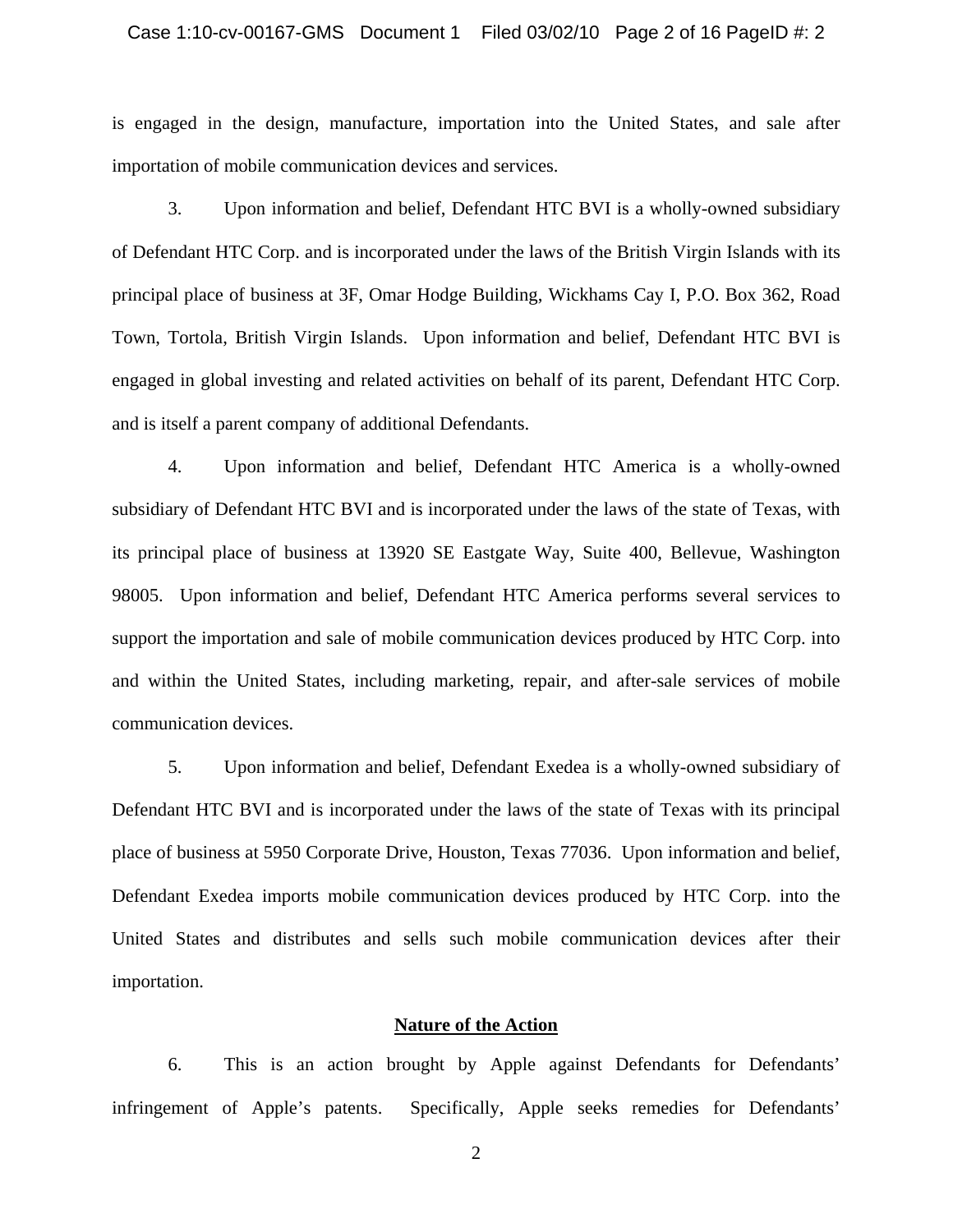infringement of Apple's U.S. Patent Nos. 7,362,331 ("the '331 Patent"), 7,479,949 ("the '949 Patent"), 7,657,849 ("the '849 Patent"), 7,469,381 ("the '381 Patent"), 5,920,726 ("the '726 Patent"), 7,633,076 ("the '076 Patent"), 5,848,105 ("the '105 Patent"), 7,383,453 ("the'453 Patent"), 5,455,599 ("the '599 Patent"), and 6,424,354 ("the '354 Patent") (collectively, "the Asserted Patents").

# **Jurisdiction and Venue**

7. This Court has subject matter jurisdiction pursuant to 28 U.S.C. §§ 1331 and 1338(a) because this action arises under the patent laws of the United States.

8. This Court has personal jurisdiction over the Defendants because the Defendants have established minimum contacts with the forum state of Delaware. Defendants, directly and/or through third-party manufactures, manufacture or assemble products that are and have been offered for sale, sold, purchased, and used within the state of Delaware. In addition, Defendants, directly and/or through their distribution networks, regularly place their products within the stream of commerce, with the knowledge and/or understanding that such products will be sold in Delaware. Thus, Defendants have purposefully availed themselves of the benefits of the state of Delaware and the exercise of jurisdiction over Defendants would not offend traditional notions of fair play and substantial justice.

9. Defendants transact business in the state of Delaware because, among other things, Defendants manufacture and distribute products that are offered for sale, sold, purchased, and used within the state of Delaware. Defendants have also committed tortuous acts of patent infringement in Delaware and are subject to personal jurisdiction in Delaware. Venue is thus proper in this district pursuant to 28 U.S.C. §§ 1391(b), (c), (d) and 1400(b).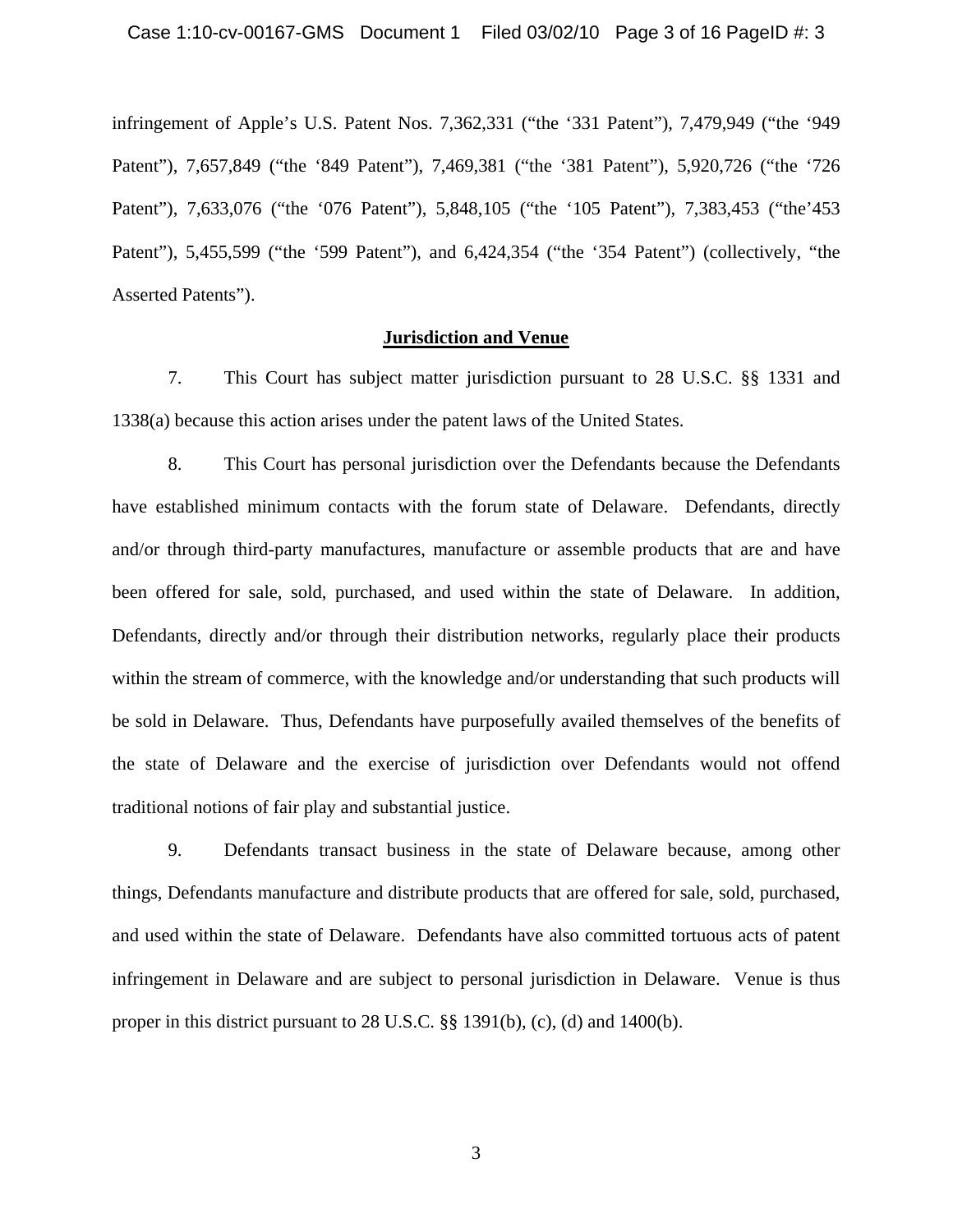## **The Patents in Suit**

10. The Asserted Patents cover generally various software and/or hardware technologies that can be incorporated into mobile communication devices, including cellular phones and smart phones, among various other types of products.

11. Apple owns by assignment the entire right, title, and interest in and to the Asserted Patents, including the right to bring this suit for injunctive relief and damages.

12. All of the Asserted Patents are valid and enforceable.

13. Upon information and belief, Defendants have infringed and continue to infringe one or more claims of each of the Asserted Patents by engaging in acts that constitute infringement under 35 U.S.C. § 271, including but not necessarily limited to making, using, selling, and/or offering for sale, in Delaware and elsewhere in the United States, and/or importing into Delaware and elsewhere in the United States, certain mobile communication devices including cellular phones and smart phones, including at least phones incorporating the Android Operating System (collectively, "the Accused Products").

# **COUNT I - INFRINGEMENT OF U.S. PATENT NO. 7,362,331**

14. Paragraphs 1 through 13 are incorporated by reference as if fully stated herein.

15. The '331 Patent, entitled "Time-Based, Non-Constant Translation Of User Interface Objects Between States," was duly and legally issued on April 22, 2008 by the United States Patent and Trademark Office. A copy of the '331 Patent is attached hereto as Exhibit A.

16. Apple is the exclusive and current owner of all rights, title, and interest in the '331 Patent, including the right to bring this suit for injunctive relief and damages.

17. Defendants have infringed and are infringing the '331 Patent by making, using, selling, offering for sale, and/or importing, without authority, products and services that are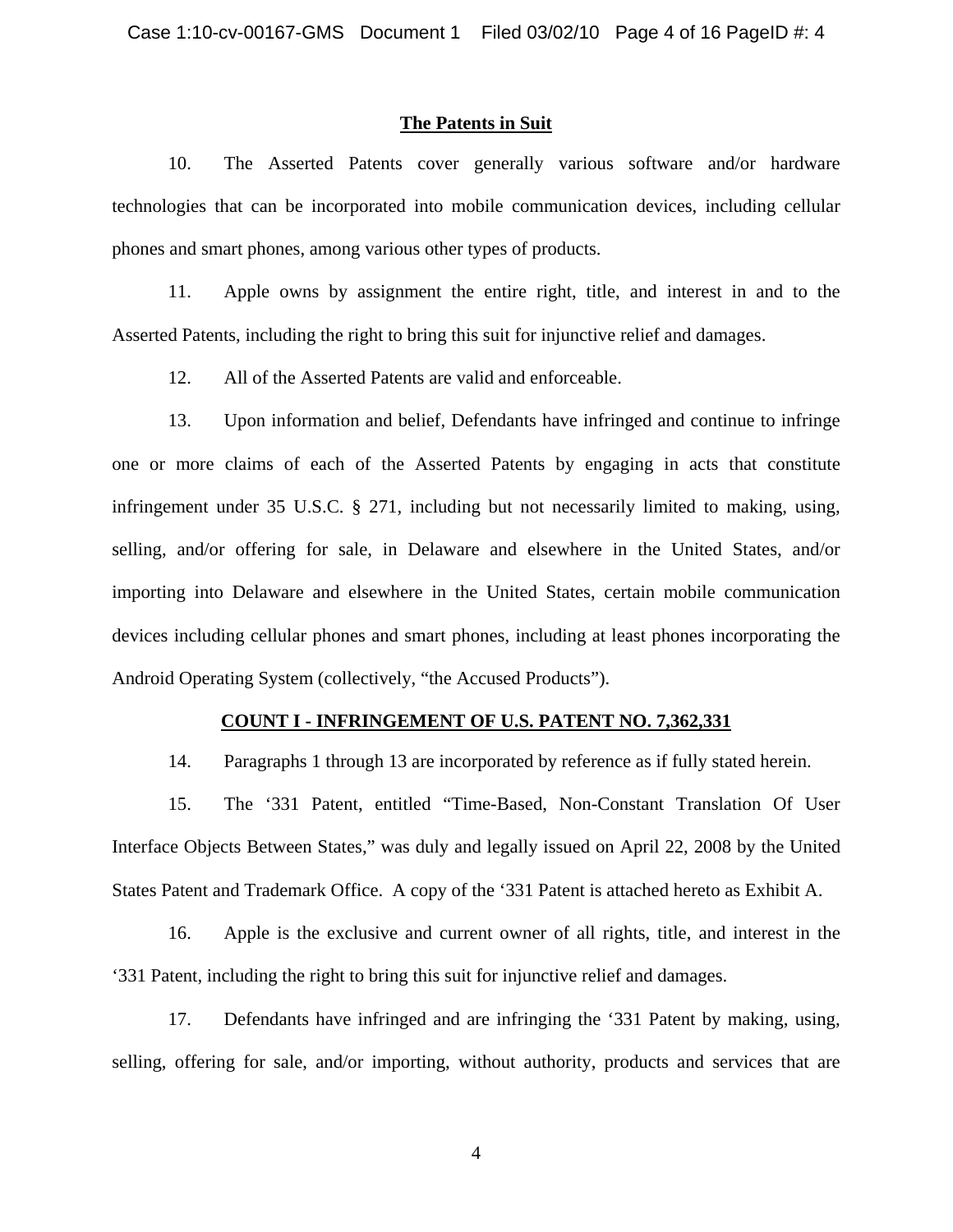covered by one or more claims of the '331 Patent, including but not limited to the Accused Products.

18. Defendants have contributed to and/or induced and will continue to contribute to and/or induce the infringement of the '331 Patent by others in this District and elsewhere in the United States, with the direct infringement being accomplished by end users of at least the Accused Products.

19. Apple has been and continues to be damaged by Defendants' infringement of the '331 Patent, in an amount to be determined at trial.

20. Apple has suffered irreparable injury for which there is no adequate remedy at law and will continue to suffer such irreparable injury unless Defendants' infringement of the '331 Patent is enjoined by this Court.

21. Defendants' infringement of the '331 Patent is exceptional and entitles Apple to attorneys' fees and costs incurred in prosecuting this action under 35 U.S.C. § 285.

#### **COUNT II - INFRINGEMENT OF U.S. PATENT NO. 7,479,949**

22. Paragraphs 1 through 21 are incorporated by reference as if fully stated herein.

23. The '949 Patent, entitled "Touch Screen Device, Method, And Graphical User Interface For Determining Commands By Applying Heuristics," was duly and legally issued on January 20, 2009 by the United States Patent and Trademark Office. A copy of the '949 Patent is attached hereto as Exhibit B.

24. Apple is the exclusive and current owner of all rights, title, and interest in the '949 Patent, including the right to bring this suit for injunctive relief and damages.

25. Defendants have infringed and are infringing the '949 Patent by making, using, selling, offering for sale, and/or importing, without authority, products and services that are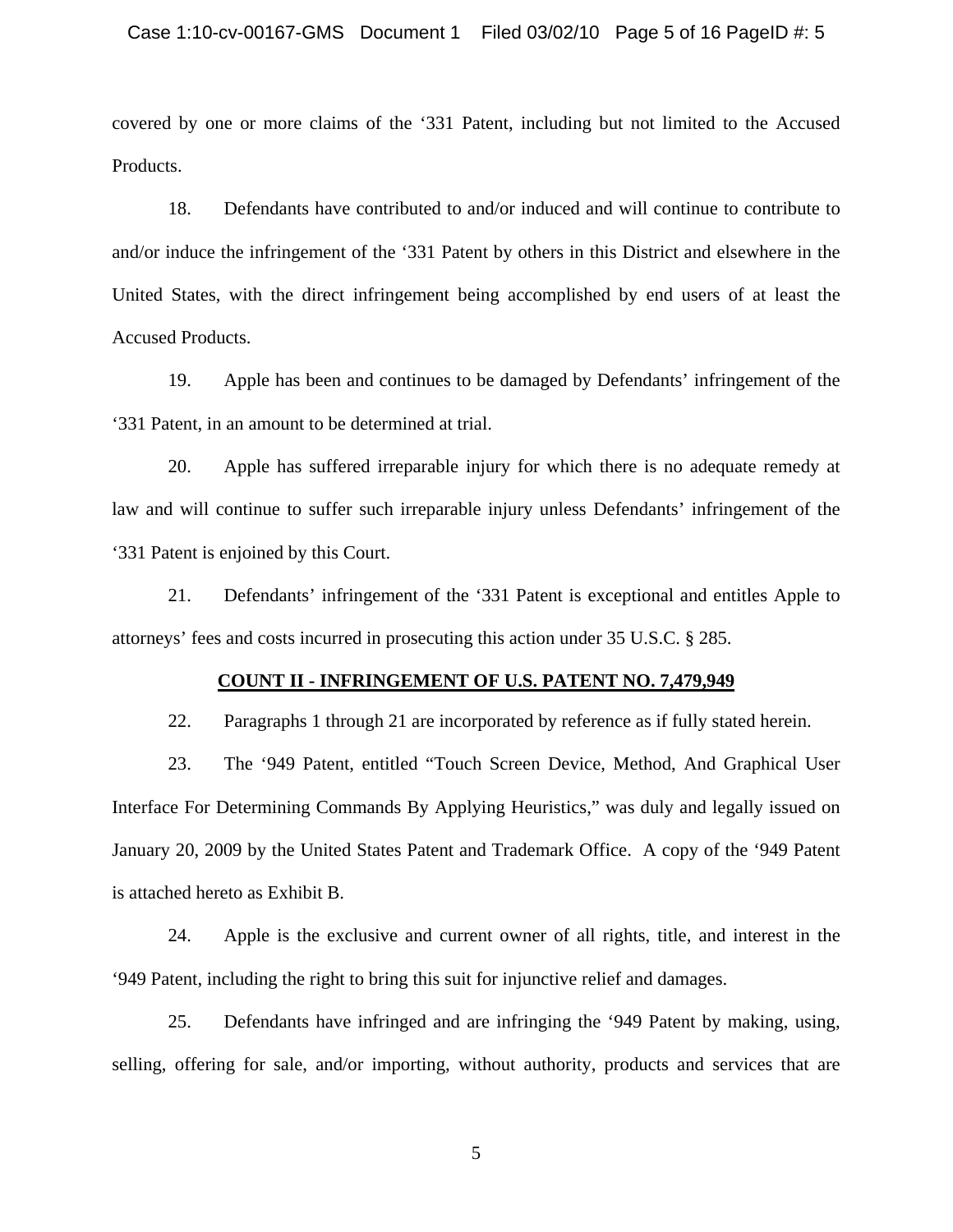covered by one or more claims of the '949 Patent, including but not limited to the Accused Products.

26. Defendants have contributed to and/or induced and will continue to contribute to and/or induce the infringement of the '949 Patent by others in this District and elsewhere in the United States, with the direct infringement being accomplished by end users of at least the Accused Products.

27. Apple has been and continues to be damaged by Defendants' infringement of the '949 Patent, in an amount to be determined at trial.

28. Apple has suffered irreparable injury for which there is no adequate remedy at law and will continue to suffer such irreparable injury unless Defendants' infringement of the '949 Patent is enjoined by this Court.

29. Defendants' infringement of the '949 Patent is exceptional and entitles Apple to attorneys' fees and costs incurred in prosecuting this action under 35 U.S.C. § 285.

#### **COUNT III - INFRINGEMENT OF U.S. PATENT NO. 7,657,849**

30. Paragraphs 1 through 29 are incorporated by reference as if fully stated herein.

31. The '849 Patent, entitled "Unlocking A Device By Performing Gestures On An Unlock Image," was duly and legally issued on February 2, 2010 by the United States Patent and Trademark Office. A copy of the '849 Patent is attached hereto as Exhibit C.

32. Apple is the exclusive and current owner of all rights, title, and interest in the '849 Patent, including the right to bring this suit for injunctive relief and damages.

33. Defendants have infringed and are infringing the '849 Patent by making, using, selling, offering for sale, and/or importing, without authority, products and services that are covered by one or more claims of the '849 Patent, including but not limited to the Accused Products.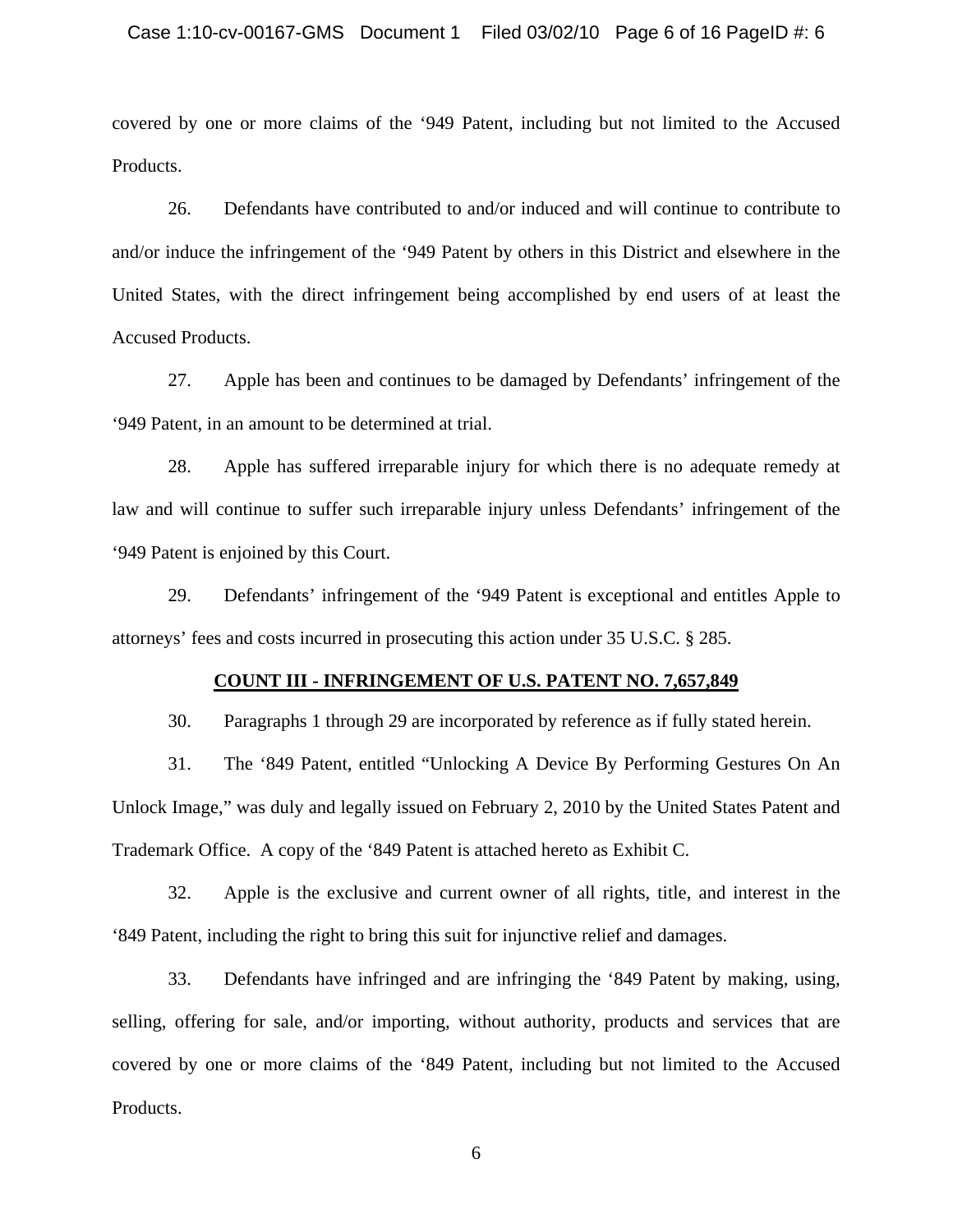34. Defendants have contributed to and/or induced and will continue to contribute to and/or induce the infringement of the '849 Patent by others in this District and elsewhere in the United States, with the direct infringement being accomplished by end users of at least the Accused Products.

35. Apple has been and continues to be damaged by Defendants' infringement of the '849 Patent, in an amount to be determined at trial.

36. Apple has suffered irreparable injury for which there is no adequate remedy at law and will continue to suffer such irreparable injury unless Defendants' infringement of the '849 Patent is enjoined by this Court.

37. Defendants' infringement of the '849 Patent is exceptional and entitles Apple to attorneys' fees and costs incurred in prosecuting this action under 35 U.S.C. § 285.

## **COUNT IV - INFRINGEMENT OF U.S. PATENT NO. 7,469,381**

38. Paragraphs 1 through 37 are incorporated by reference as if fully stated herein.

39. The '381 Patent, entitled "List Scrolling And Document Translation, Scaling, And Rotation On A Touch-Screen Display," was duly and legally issued on December 23, 2008 by the United States Patent and Trademark Office. A copy of the '381 Patent is attached hereto as Exhibit D.

40. Apple is the exclusive and current owner of all rights, title, and interest in the '381 Patent, including the right to bring this suit for injunctive relief and damages.

41. Defendants have infringed and are infringing the '381 Patent by making, using, selling, offering for sale, and/or importing, without authority, products and services that are covered by one or more claims of the '381 Patent, including but not limited to the Accused Products.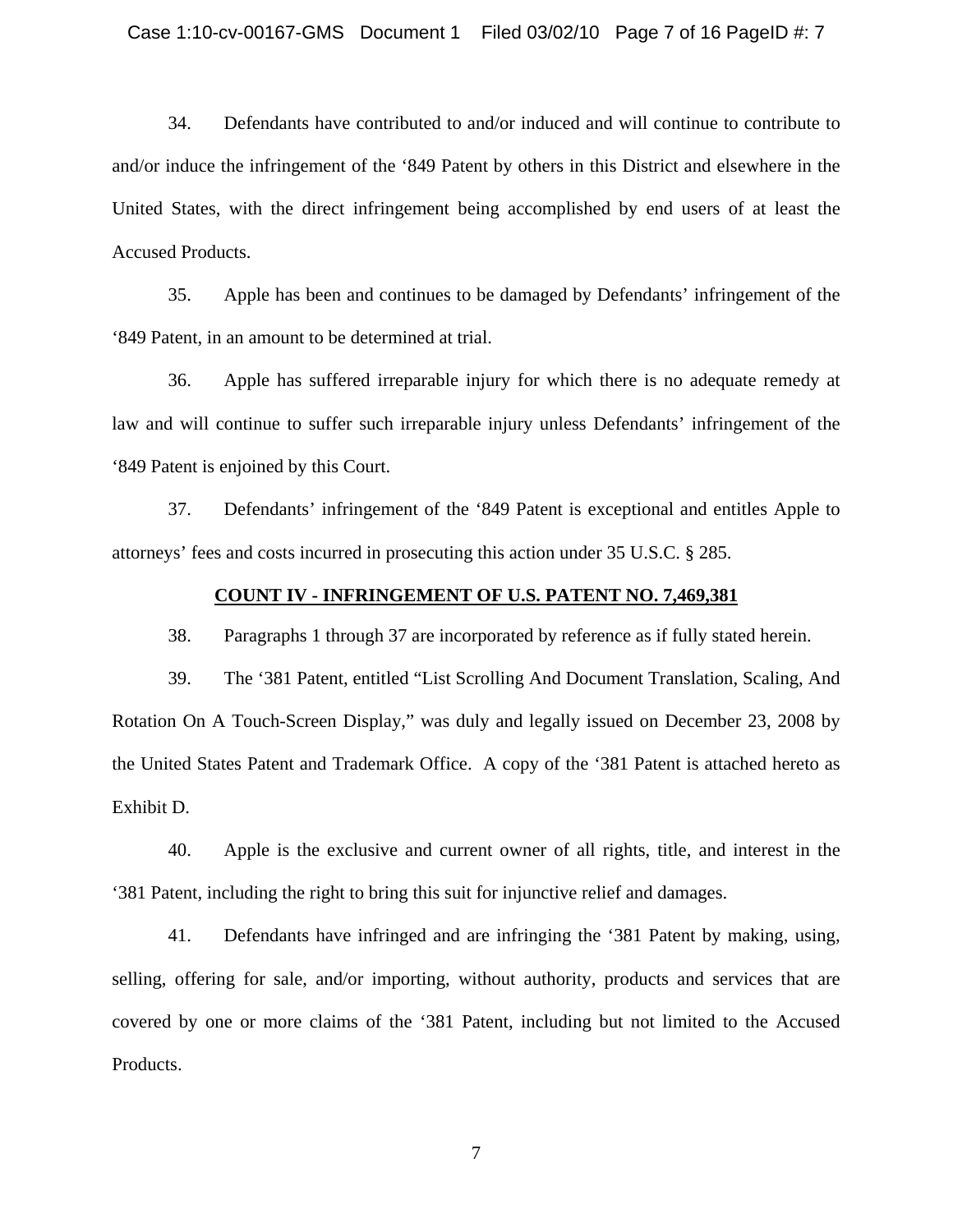42. Defendants have contributed to and/or induced and will continue to contribute to and/or induce the infringement of the '381 Patent by others in this District and elsewhere in the United States, with the direct infringement being accomplished by end users of at least the Accused Products.

43. Apple has been and continues to be damaged by Defendants' infringement of the '381 Patent, in an amount to be determined at trial.

44. Apple has suffered irreparable injury for which there is no adequate remedy at law and will continue to suffer such irreparable injury unless Defendants' infringement of the '381 Patent is enjoined by this Court.

45. Defendants' infringement of the '381 Patent is exceptional and entitles Apple to attorneys' fees and costs incurred in prosecuting this action under 35 U.S.C. § 285.

## **COUNT V - INFRINGEMENT OF U.S. PATENT NO. 5,920,726**

46. Paragraphs 1 through 45 are incorporated by reference as if fully stated herein.

47. The '726 Patent, entitled "System And Method For Managing Power Conditions Within A Digital Camera Device," was duly and legally issued on July 6, 1999 by the United States Patent and Trademark Office. A copy of the '726 Patent is attached hereto as Exhibit E.

48. Apple is the exclusive and current owner of all rights, title, and interest in the '726 Patent, including the right to bring this suit for injunctive relief and damages.

49. Defendants have infringed and are infringing the '726 Patent by making, using, selling, offering for sale, and/or importing, without authority, products and services that are covered by one or more claims of the '726 Patent, including but not limited to the Accused Products.

50. Defendants have contributed to and/or induced and will continue to contribute to and/or induce the infringement of the '726 Patent by others in this District and elsewhere in the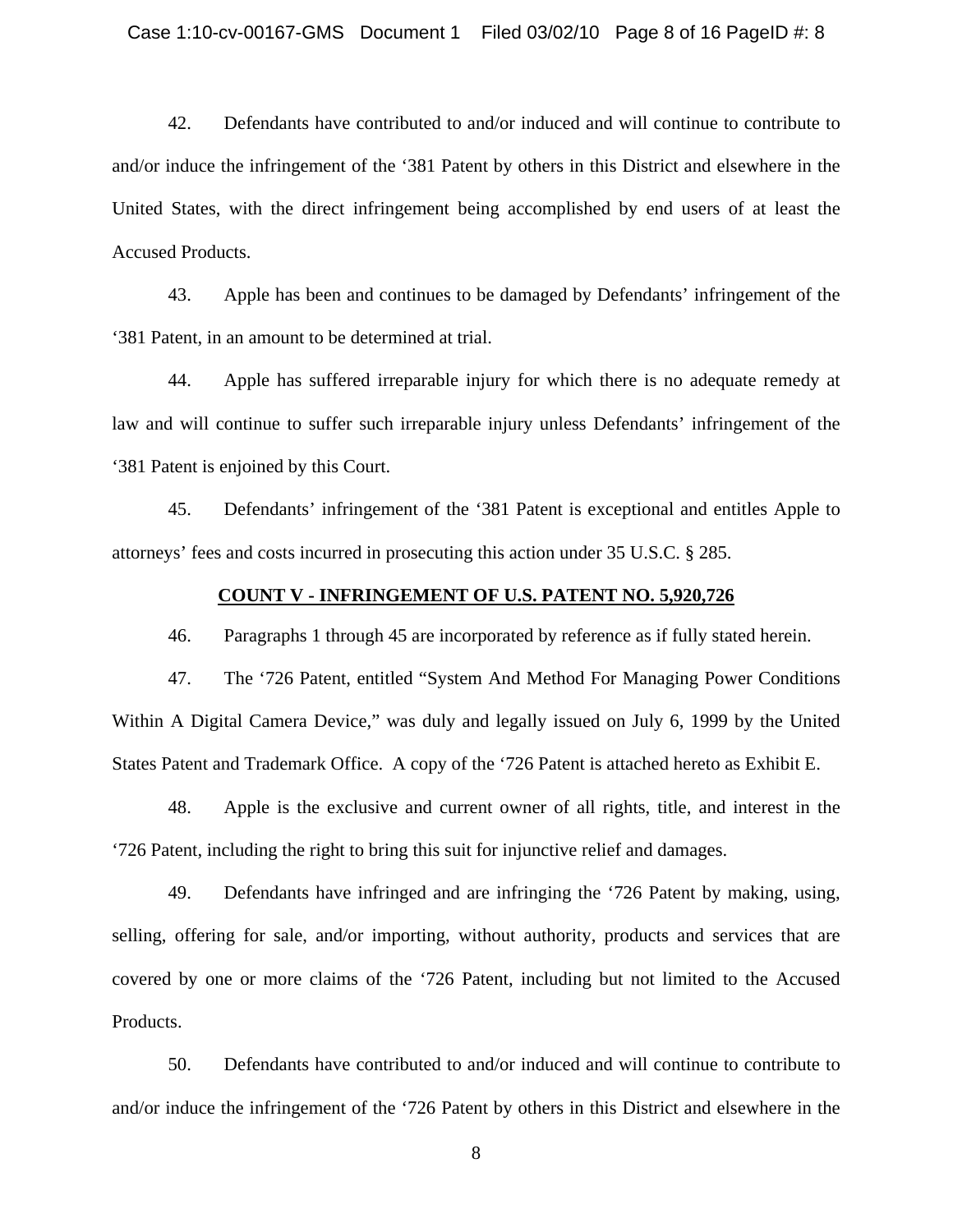# Case 1:10-cv-00167-GMS Document 1 Filed 03/02/10 Page 9 of 16 PageID #: 9

United States, with the direct infringement being accomplished by end users of at least the Accused Products.

51. Apple has been and continues to be damaged by Defendants' infringement of the '726 Patent, in an amount to be determined at trial.

52. Apple has suffered irreparable injury for which there is no adequate remedy at law and will continue to suffer such irreparable injury unless Defendants' infringement of the '726 Patent is enjoined by this Court.

53. Defendants' infringement of the '726 Patent is exceptional and entitles Apple to attorneys' fees and costs incurred in prosecuting this action under 35 U.S.C. § 285.

# **COUNT VI - INFRINGEMENT OF U.S. PATENT NO. 7,633,076**

54. Paragraphs 1 through 53 are incorporated by reference as if fully stated herein.

55. The '076 Patent, entitled "Automated Response To And Sensing Of User Activity In Portable Devices," was duly and legally issued on December 15, 2009 by the United States Patent and Trademark Office. A copy of the '076 Patent is attached hereto as Exhibit F.

56. Apple is the exclusive and current owner of all rights, title, and interest in the '076 Patent, including the right to bring this suit for injunctive relief and damages.

57. Defendants have infringed and are infringing the '076 Patent by making, using, selling, offering for sale, and/or importing, without authority, products and services that are covered by one or more claims of the '076 Patent, including but not limited to the Accused Products.

58. Defendants have contributed to and/or induced and will continue to contribute to and/or induce the infringement of the '076 Patent by others in this District and elsewhere in the United States, with the direct infringement being accomplished by end users of at least the Accused Products.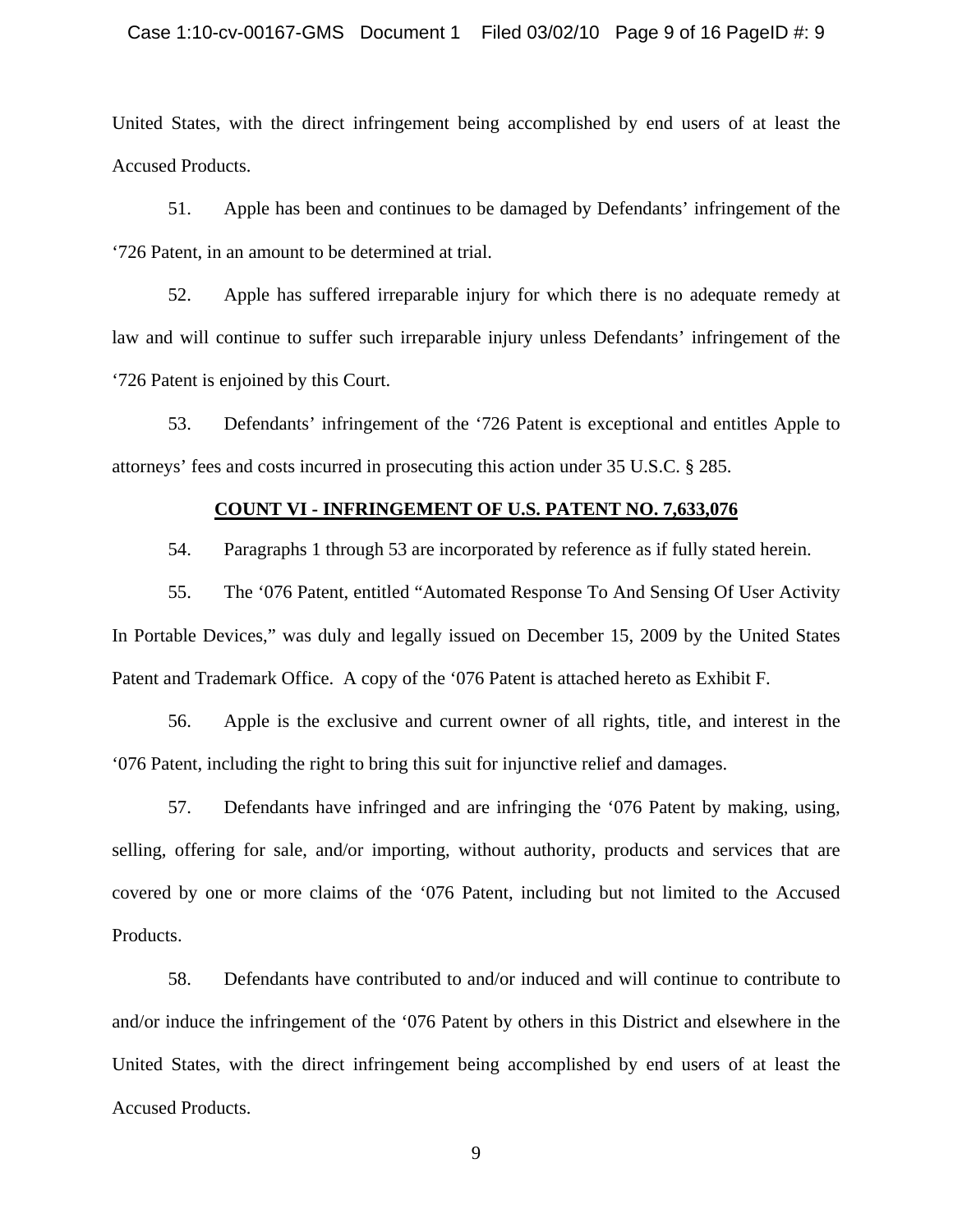59. Apple has been and continues to be damaged by Defendants' infringement of the '076 Patent, in an amount to be determined at trial.

60. Apple has suffered irreparable injury for which there is no adequate remedy at law and will continue to suffer such irreparable injury unless Defendants' infringement of the '076 Patent is enjoined by this Court.

61. Defendants' infringement of the '076 Patent is exceptional and entitles Apple to attorneys' fees and costs incurred in prosecuting this action under 35 U.S.C. § 285.

## **COUNT VII - INFRINGEMENT OF U.S. PATENT NO. 5,848,105**

62. Paragraphs 1 through 61 are incorporated by reference as if fully stated herein.

63. The '105 Patent, entitled "GMSK Signal Processors For Improved Communications Capacity And Quality," was duly and legally issued on December 8, 1998 by the United States Patent and Trademark Office. A copy of the '105 Patent is attached hereto as Exhibit G.

64. Apple is the exclusive and current owner of all rights, title, and interest in the '105 Patent, including the right to bring this suit for injunctive relief and damages.

65. Defendants have infringed and are infringing the '105 Patent by making, using, selling, offering for sale, and/or importing, without authority, products and services that are covered by one or more claims of the '105 Patent, including but not limited to the Accused Products.

66. Defendants have contributed to and/or induced and will continue to contribute to and/or induce the infringement of the '105 Patent by others in this District and elsewhere in the United States, with the direct infringement being accomplished by end users of at least the Accused Products.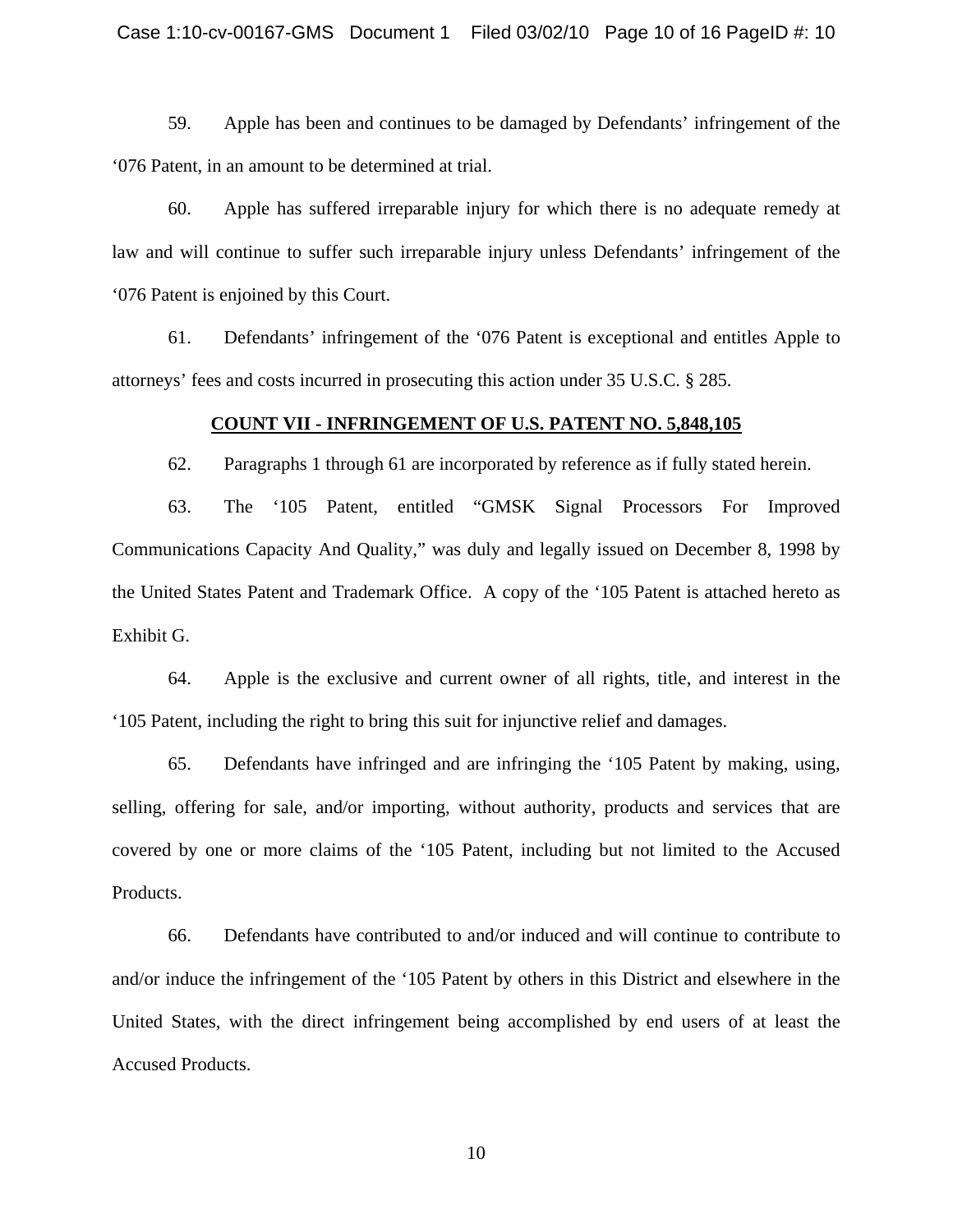67. Apple has been and continues to be damaged by Defendants' infringement of the '105 Patent, in an amount to be determined at trial.

68. Apple has suffered irreparable injury for which there is no adequate remedy at law and will continue to suffer such irreparable injury unless Defendants' infringement of the '105 Patent is enjoined by this Court.

69. Defendants' infringement of the '105 Patent is exceptional and entitles Apple to attorneys' fees and costs incurred in prosecuting this action under 35 U.S.C. § 285.

#### **COUNT VIII - INFRINGEMENT OF U.S. PATENT NO. 7,383,453**

70. Paragraphs 1 through 69 are incorporated by reference as if fully stated herein.

71. The '453 Patent, entitled "Conserving Power By Reducing Voltage Supplied To An Instruction-Processing Portion Of A Processor," was duly and legally issued on June 3, 2008 by the United States Patent and Trademark Office. A copy of the '453 Patent is attached hereto as Exhibit H.

72. Apple is the exclusive and current owner of all rights, title, and interest in the '453 Patent, including the right to bring this suit for injunctive relief and damages.

73. Defendants have infringed and are infringing the '453 Patent by making, using, selling, offering for sale, and/or importing, without authority, products and services that are covered by one or more claims of the '453 Patent, including but not limited to the Accused Products.

74. Defendants have contributed to and/or induced and will continue to contribute to and/or induce the infringement of the '453 Patent by others in this District and elsewhere in the United States, with the direct infringement being accomplished by end users of at least the Accused Products.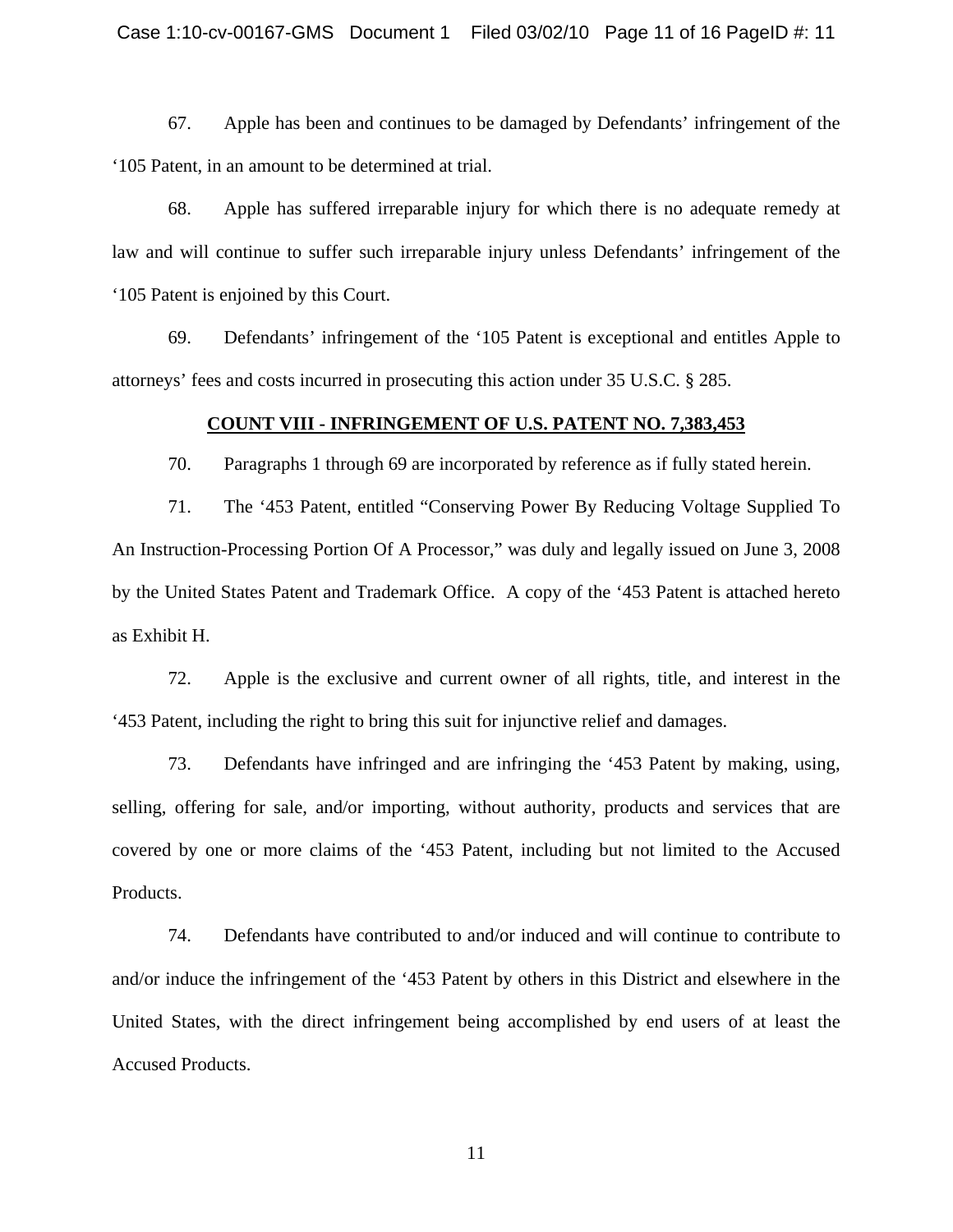75. Apple has been and continues to be damaged by Defendants' infringement of the '453 Patent, in an amount to be determined at trial.

76. Apple has suffered irreparable injury for which there is no adequate remedy at law and will continue to suffer such irreparable injury unless Defendants' infringement of the '453 Patent is enjoined by this Court.

77. Defendants' infringement of the '453 Patent is exceptional and entitles Apple to attorneys' fees and costs incurred in prosecuting this action under 35 U.S.C. § 285.

## **COUNT IX - INFRINGEMENT OF U.S. PATENT NO. 5,455,599**

78. Paragraphs 1 through 77 are incorporated by reference as if fully stated herein.

79. The '599 Patent, entitled "Object-Oriented Graphic System," was duly and legally issued on October 3, 1995 by the United States Patent and Trademark Office. A copy of the '599 Patent is attached hereto as Exhibit I.

80. Apple is the exclusive and current owner of all rights, title, and interest in the '599 Patent, including the right to bring this suit for injunctive relief and damages.

81. Defendants have infringed and are infringing the '599 Patent by making, using, selling, offering for sale, and/or importing, without authority, products and services that are covered by one or more claims of the '599 Patent, including but not limited to the Accused Products.

82. Defendants have contributed to and/or induced and will continue to contribute to and/or induce the infringement of the '599 Patent by others in this District and elsewhere in the United States, with the direct infringement being accomplished by end users of at least the Accused Products.

83. Apple has been and continues to be damaged by Defendants' infringement of the '599 Patent, in an amount to be determined at trial.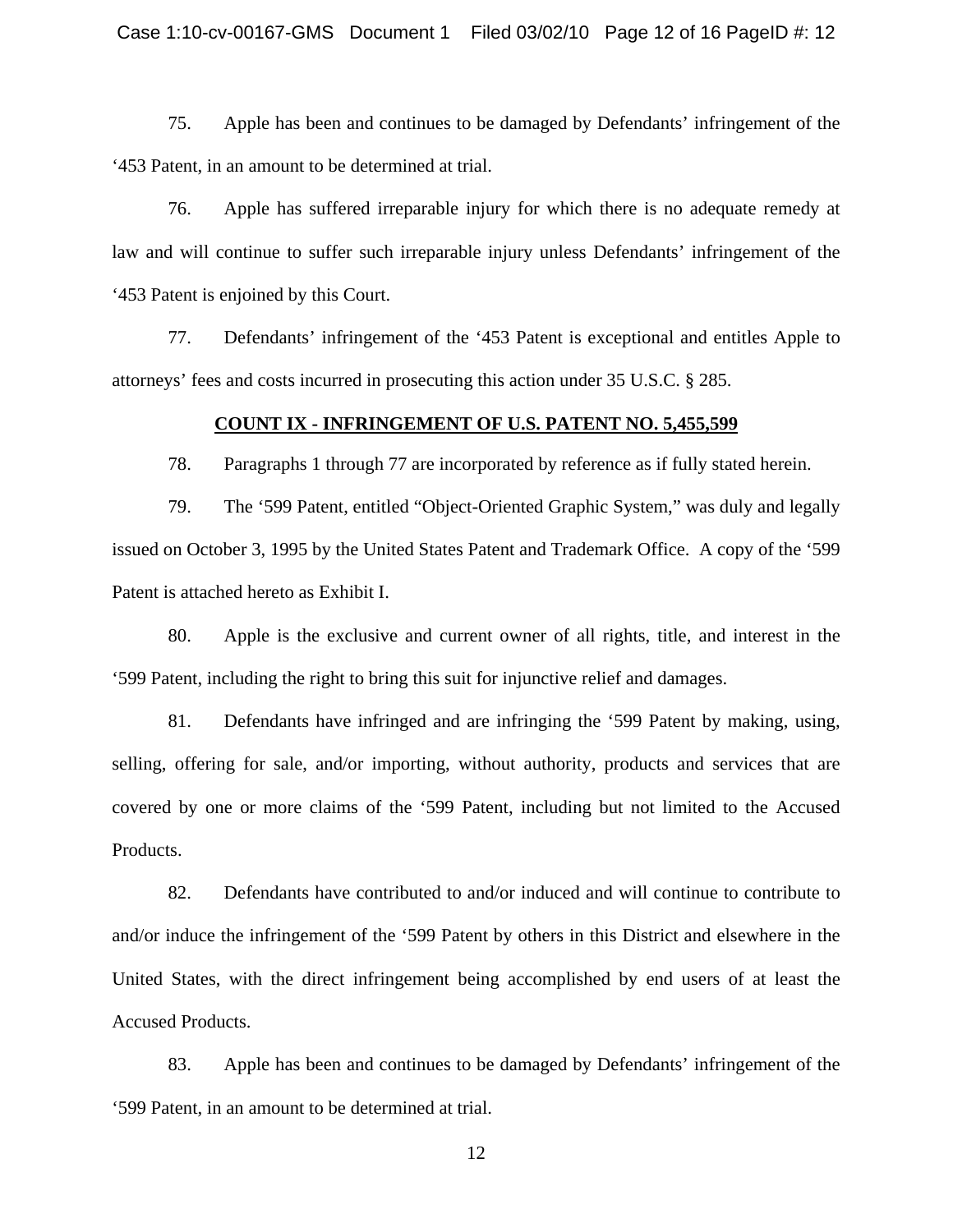84. Apple has suffered irreparable injury for which there is no adequate remedy at law and will continue to suffer such irreparable injury unless Defendants' infringement of the '599 Patent is enjoined by this Court.

85. Defendants' infringement of the '599 Patent is exceptional and entitles Apple to attorneys' fees and costs incurred in prosecuting this action under 35 U.S.C. § 285.

## **COUNT X - INFRINGEMENT OF U.S. PATENT NO. 6,424,354**

86. Paragraphs 1 through 85 are incorporated by reference as if fully stated herein.

87. The '354 Patent, entitled "Object-Oriented Event Notification System With Listener Registration Of Both Interests And Methods," was duly and legally issued on July 23, 2002 by the United States Patent and Trademark Office. A copy of the '354 Patent is attached hereto as Exhibit J.

88. Apple is the exclusive and current owner of all rights, title, and interest in the '354 Patent, including the right to bring this suit for injunctive relief and damages.

89. Defendants have infringed and are infringing the '354 Patent by making, using, selling, offering for sale, and/or importing, without authority, products and services that are covered by one or more claims of the '354 Patent, including but not limited the Accused Products.

90. Defendants have contributed to and/or induced and will continue to contribute to and/or induce the infringement of the '354 Patent by others in this District and elsewhere in the United States, with the direct infringement being accomplished by end users of at least the Accused Products.

91. Apple has been and continues to be damaged by Defendants' infringement of the '354 Patent, in an amount to be determined at trial.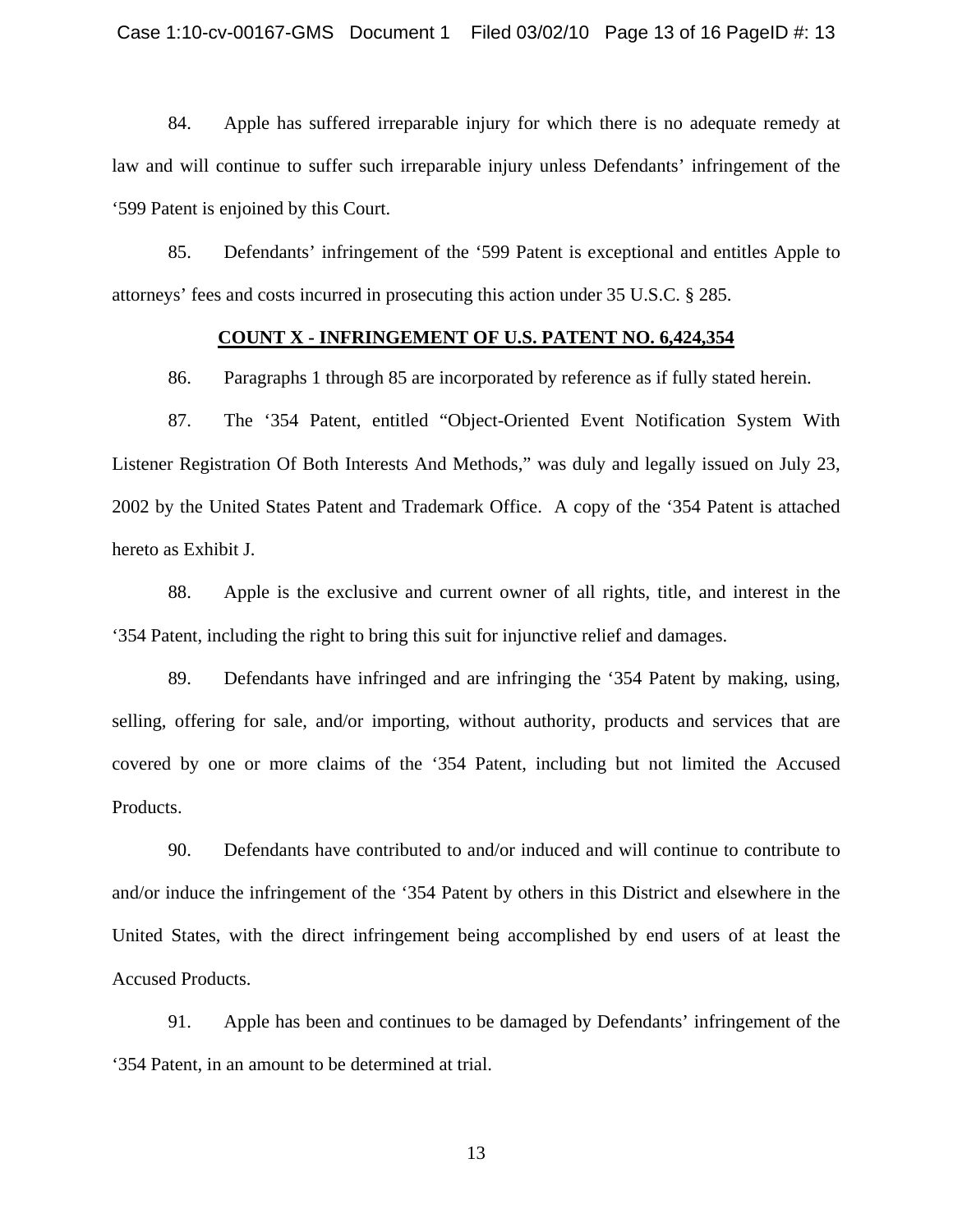92. Apple has suffered irreparable injury for which there is no adequate remedy at law and will continue to suffer such irreparable injury unless Defendants' infringement of the '354 Patent is enjoined by this Court.

93. Defendants' infringement of the '354 Patent is exceptional and entitles Apple to attorneys' fees and costs incurred in prosecuting this action under 35 U.S.C. § 285.

## **PRAYER FOR RELIEF**

WHEREFORE, Plaintiff Apple prays for the following judgment and relief against Defendants:

(A) That Defendants have infringed each and every one of the Asserted Patents;

(B) That Defendants, their officers, agents, employees, and those persons in active concert or participation with any of them, and their successors and assigns, be permanently enjoined from infringement, inducement of infringement, and contributory infringement of each and every one of the Asserted Patents, including but not limited to an injunction against making, using, selling, and/or offering for sale within the United States, and/or importing into the United States, any products and/or services that infringe the Asserted Patents;

(C) That Apple be awarded all damages adequate to compensate it for Defendants' infringement of the Asserted Patents, such damages to be determined by a jury, and if necessary to adequately compensate Apple for the infringement, an accounting;

(D) That Apple be awarded treble damages and pre-judgment and post-judgment interest at the maximum rate allowed by law;

(E) That this case be declared an exceptional case within the meaning of 35 U.S.C. § 285 and that Apple be awarded attorneys fees, costs, and expenses incurred in connection with this action;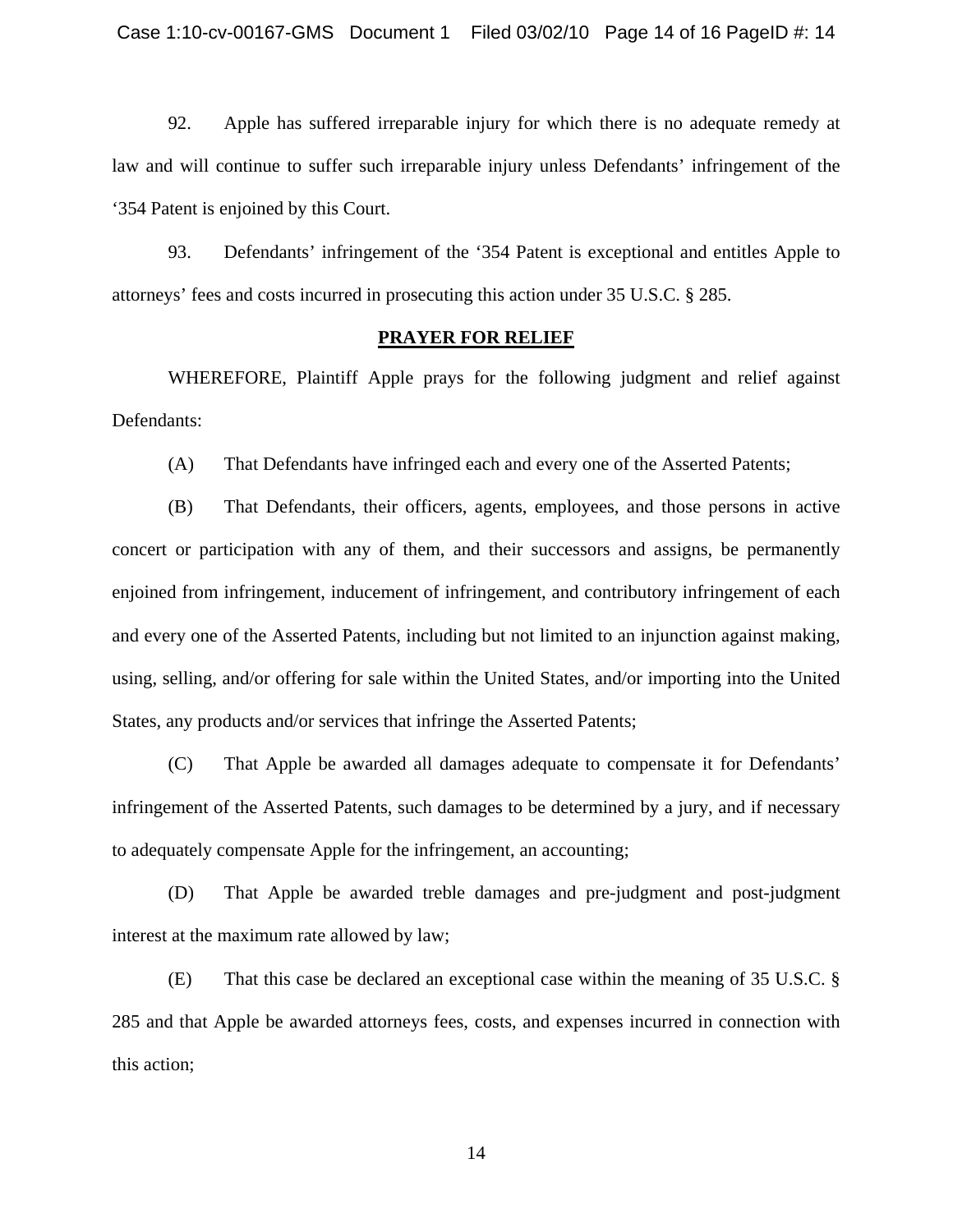(F) That Apple be awarded such other and further relief as this Court deems just and proper.